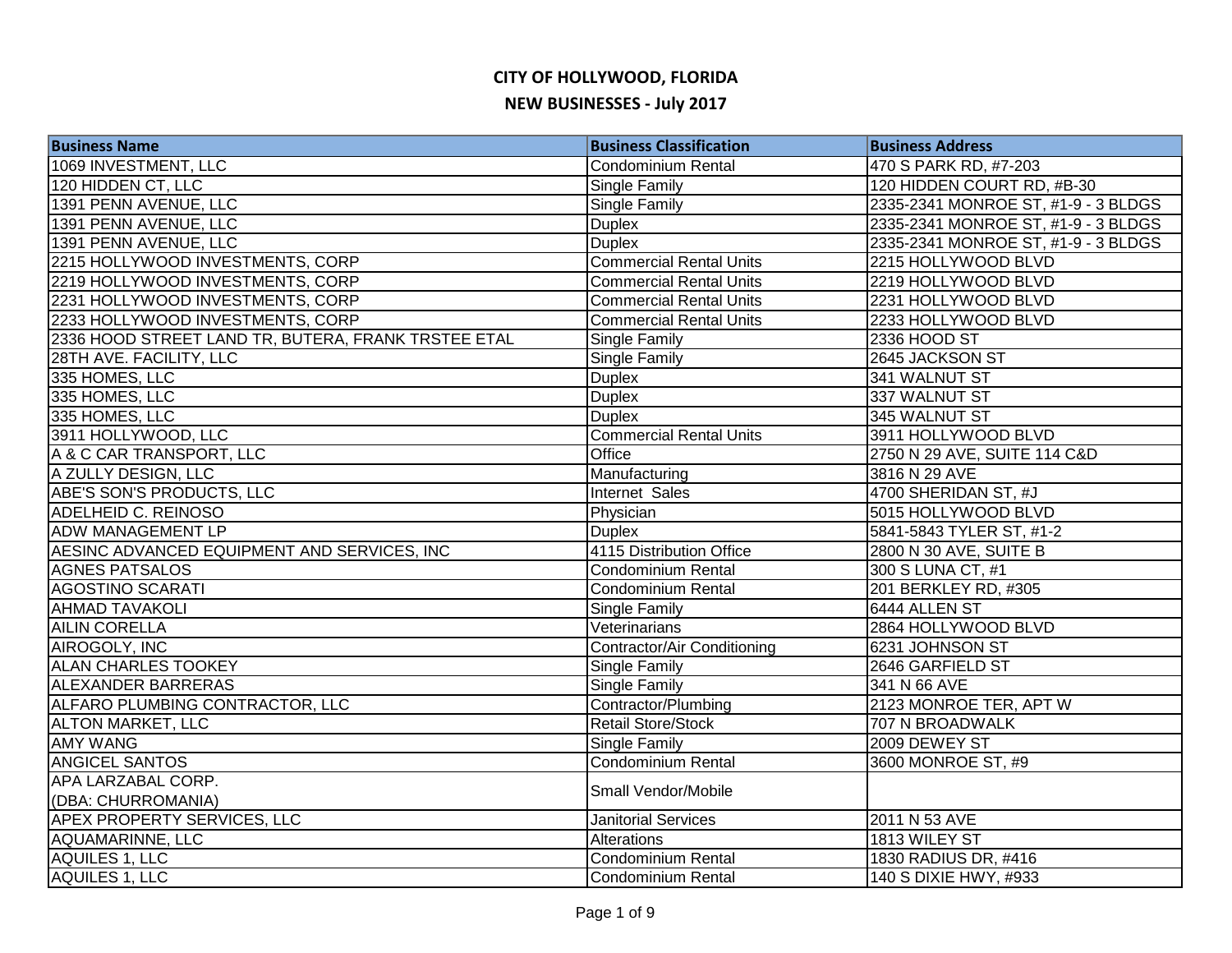| <b>Business Name</b>                      | <b>Business Classification</b> | <b>Business Address</b>       |
|-------------------------------------------|--------------------------------|-------------------------------|
| ARI LAMET, D.O.                           | Physician                      | 3800 JOHNSON ST, SUITE D      |
| <b>ARRON MASSRE</b>                       | <b>Condominium Rental</b>      | 3610 N 56 AVE, #235           |
| AUTOBAZA, LLC                             | <b>Auto Sales</b>              | 5750 PLUNKETT ST, UNIT 1      |
| <b>B AND T AUTO BODY REPAIR</b>           | Repair/Auto                    | 1520 S DIXIE HWY              |
| <b>BAHAAELDIEN WAZIRY</b>                 | Single Family                  | 2324 HOOD ST                  |
| <b>BAHAMIAN TRADING, LLC</b>              | <b>Auto Sales</b>              | 640 N DIXIE HWY, UNIT 686     |
| BEE CONSTRUCTION, CORP                    | <b>Janitorial Services</b>     | 300 N 65 TER                  |
| <b>BETTY RUTH WHITE</b>                   | <b>Condominium Rental</b>      | 2738 FILLMORE ST, #1W         |
| <b>BIOTEST PHARMACEUTIALS CORPORATION</b> | Pharmacist/Pharmacy            | 6837 TAFT ST                  |
| <b>BITES BY LOLA CORP.</b>                | Office                         | 321 HAYES ST, APT 7           |
| (DBA: THE TACO SPOT)                      |                                |                               |
| BLOCK 1973, LLC                           | <b>Condominium Rental</b>      | 470 S PARK RD, #7-207         |
| <b>BRACHA OSHRI</b>                       | Single Family                  | 5645 MADISON ST               |
| <b>BRENDA ADLER</b>                       | Condominium Rental             | 1910 N SURF RD, #9            |
| <b>BRENDA GLIDDON</b>                     | Condominium Rental             | 2918 FUNSTON ST, #34B         |
| CAICO FAM TR, CAICO, ANDREW TRSTEE ETAL   | Condominium Rental             | 311 LEE ST, #17               |
| <b>CARBA FL 1 CORPORATION</b>             | Condominium Rental             | 2918 FUNSTON ST, #40B         |
| <b>CARMELA AVISAR</b>                     | <b>Single Family</b>           | 1920 N 65 WAY                 |
| <b>CARNE EXPRESS, LLC</b>                 | Small Vendor/Mobile            |                               |
| (DBA: EL CARNES EXPRESS)                  |                                |                               |
| <b>CAROL MANGIERO</b>                     | <b>Single Family</b>           | 5011 BUCHANAN ST              |
| <b>CAROLINA BENHAMU</b>                   | <b>Condominium Rental</b>      | 101 N OCEAN DR, #735          |
| <b>CASSANDRA BUTLER</b>                   | <b>Single Family</b>           | <b>7800 FARRAGUT ST</b>       |
| CASTLE GARDEN VILLAS OF FLORIDA, LLP      | <b>Single Family</b>           | 2701 TAFT ST                  |
| <b>CHEE KHOON LEE</b>                     | <b>Single Family</b>           | 3219 WILSON ST                |
| <b>CLARA V. LEMA</b>                      | <b>Condominium Rental</b>      | 5112 HOLLYWOOD BLVD, #6       |
| <b>CLIVE PHILLIPS</b>                     | <b>Condominium Rental</b>      | 314 NEW HAMPSHIRE ST, #23     |
| <b>CRAZY PRICES USA, CORP</b>             | <b>Retail Store/Stock</b>      | 1208 S DIXIE HWY              |
| <b>CRISTIAN VLAD</b>                      | <b>Condominium Rental</b>      | 2918 FUNSTON ST, #41B         |
| <b>CRUZCIELO PEREIRA</b>                  | <b>Duplex</b>                  | 2242-2246 MONROE ST           |
| <b>CYNTHIA MILLER</b>                     | Single Family                  | 1162 GARFIELD ST              |
| <b>CYNTHIA MILLER</b>                     | <b>Vacation Rental</b>         | 1162 GARFIELD ST              |
| D & B REALTY GROUP, INC                   | <b>Broker/Real Estate</b>      | 1901 HARRISON ST              |
| (DBA: RE/MAX 5 STAR REALTY)               |                                |                               |
| <b>DANIEL OLALLA</b>                      | <b>Single Family</b>           | 902 S 24 AVE                  |
| DANIELLE STIER, PH.D., P.A.               | Psychologist                   | 3854 SHERIDAN ST, SUITE A     |
| DAVID NATHANIEL KESSLER                   | Condominium Rental             | 351 CAMBRIDGE RD, #309        |
| <b>DEFALCO MOTOR COMPANY, LLC</b>         | <b>Auto Sales</b>              | 5791 PLUNKETT ST, UNIT 6 & 12 |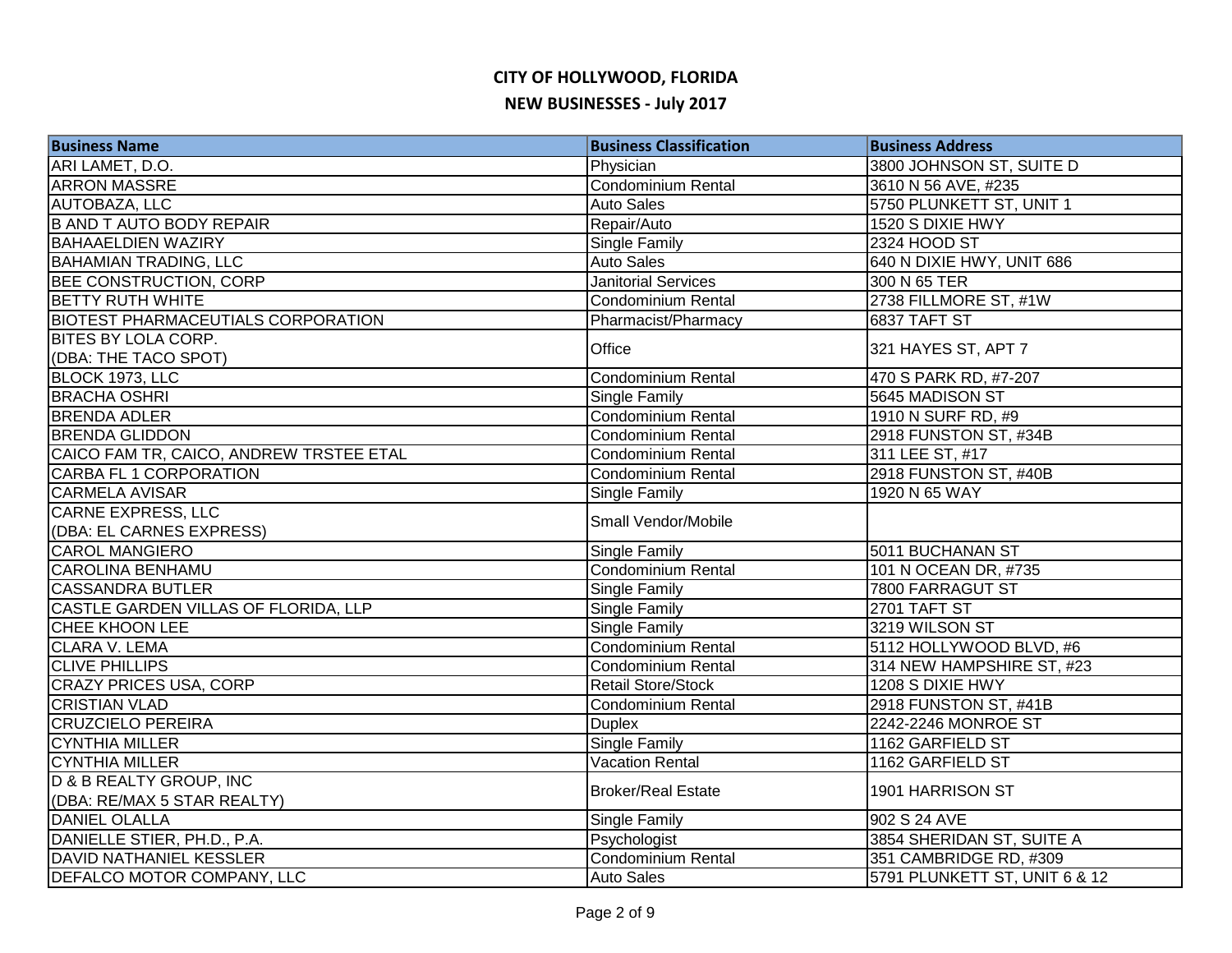| <b>Business Name</b>                  | <b>Business Classification</b> | <b>Business Address</b>  |
|---------------------------------------|--------------------------------|--------------------------|
| <b>DELICONES, INC</b>                 | Retail Store/Stock             | 1940 N 30 RD, BAY # 84   |
| <b>DEVIS GROUP, LLC</b>               | <b>Single Family</b>           | 1836 SCOTT ST            |
| <b>DMITRY KHODORKOVSKY</b>            | Condominium Rental             | 3000 S OCEAN DR, #1110   |
| <b>DNY HOLDINGS, LLC</b>              | Single Family                  | 5720 CLEVELAND ST        |
| <b>DNY HOLDINGS, LLC</b>              | <b>Single Family</b>           | 6409 RODMAN ST           |
| DOBERMAN 2014 CORP                    | Condominium Rental             | 550 S PARK RD, #18-8     |
| <b>DONNA BROMFIELD</b>                | <b>Single Family</b>           | 2228 RALEIGH ST          |
| DOORSIDE, LLC                         | 9135 Catering/Take Out Food    | 5836 HOLLYWOOD BLVD      |
| (DBA: OUTBACK AND CARRABBA'S EXPRESS) |                                |                          |
| DOUGLAS L. LOVEJOY                    | Single Family                  | 1901 N 36 AVE            |
| <b>EILEEN BISSON</b>                  | Single Family                  | 1558 HARRISON ST         |
| EL.EL, LLC                            | Single Family                  | 5800 HOOD ST             |
| ELLEN D POLANSKY REV TR               | <b>Commercial Rental Units</b> | 5200 S STATE ROAD 7      |
| <b>ERIC COHEN</b>                     | Condominium Rental             | 275 GATE RD, #217        |
| <b>ERIC GLAZER</b>                    | <b>Condominium Rental</b>      | 3113 STIRLING RD, #203   |
| <b>ERIC GLAZER</b>                    | Condominium Rental             | 3113 STIRLING RD, #204   |
| <b>ESLS, LLC</b>                      | Single Family                  | 1167 GARFIELD ST         |
| <b>ESLS, LLC</b>                      | <b>Vacation Rental</b>         | 1167 GARFIELD ST         |
| <b>EUGENE PAVLOSKY</b>                | <b>Condominium Rental</b>      | 2501 S OCEAN DR, #317    |
| <b>EUGENE PAVLOSKY</b>                | <b>Condominium Rental</b>      | 2501 S OCEAN DR, #1209   |
| EVANGELISTA RIBEIRO, LLC              | Restaurant/Bar                 | 2850 STIRLING RD, #A-B   |
| (DBA: SUBWAY)                         |                                |                          |
| <b>E-Z WASH LAUNDRY, LLC</b>          | Laundry/Self Service           | 5666 WASHINGTON ST       |
| <b>FAY POLIAK</b>                     | Condominium Rental             | 3900 N HILLS DR, #106    |
| FIRST 28, LLC                         | Condominium Rental             | 530 S PARK RD, #35-11    |
| <b>FLA USA REALTY, INC</b>            | <b>Broker/Real Estate</b>      | 2761 N 29 AVE            |
| <b>FRACTAL SERVICES, LLC</b>          | Apt Building (3 or more units) | 310 OREGON ST, #1-3      |
| <b>FRANCES H. VITULLA</b>             | Condominium Rental             | 5407 HOLLYWOOD BLVD, #11 |
| <b>FRED PICAVET</b>                   | Condominium Rental             | 2 BRIARWOOD CIR, #203    |
| <b>FUAD ABUCHAIBE</b>                 | Single Family                  | 5501 ROOSEVELT ST        |
| <b>G&amp;GJ MOTO CORP</b>             | Condominium Rental             | 2917 PLUNKETT ST, #28C   |
| <b>G2 INVESTMENT FL CORP</b>          | Condominium Rental             | 2918 FUNSTON ST, #33B    |
| <b>GABRIEL ZAHORA</b>                 | Condominium Rental             | 2916 FUNSTON ST, #43A    |
| <b>GABRIELA B BASHAM</b>              | <b>Triplex</b>                 | 322 OKLAHOMA ST, #1-3    |
| <b>GALLOS PINTOS, LLC</b>             | Small Vendor/Mobile            |                          |
| GOLDMAN, KENNETH #2                   | <b>Vacation Rental</b>         | 1821 N 19 AVE            |
| <b>GOLF GALAXY, LLC</b>               | <b>Retail Store/Stock</b>      | 3300 OAKWOOD BLVD        |
| (DBA: GOLF GALAXY)                    |                                |                          |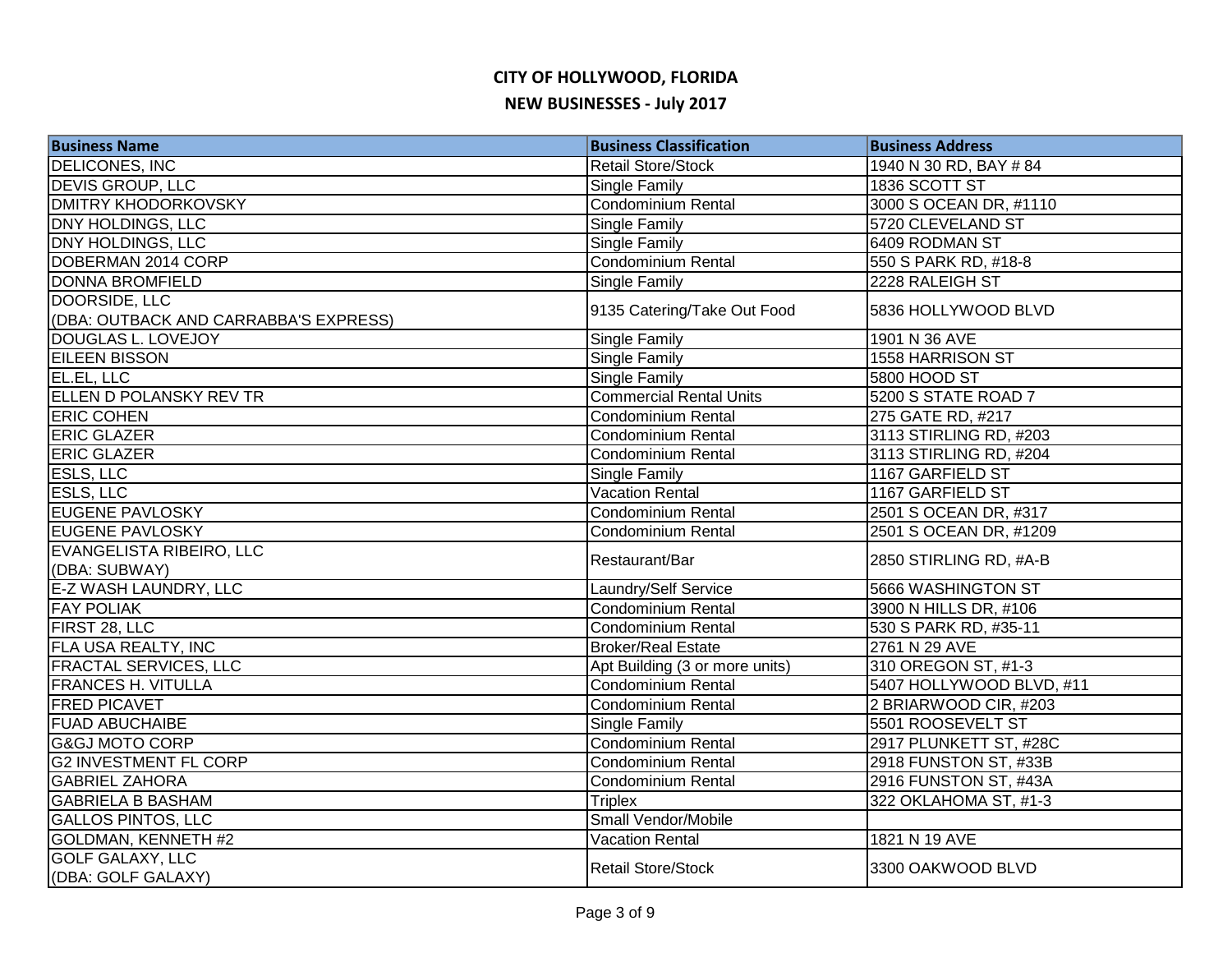| <b>Business Name</b>                     | <b>Business Classification</b> | <b>Business Address</b>      |
|------------------------------------------|--------------------------------|------------------------------|
| <b>GRECOL CONSULTANTS LLC</b>            | Insurance Agency               | 5845-C HOLLYWOOD BLVD        |
| (DBA: ESTRELLA INSURANCE)                |                                |                              |
| H & A EQUITY, LLC                        | <b>Duplex</b>                  | 1505-1507 N 57 TER           |
| H & C INTERNATIONAL CORP                 | <b>Single Family</b>           | 3520 N 65 AVE                |
| H.L.M. AUTO SALES, INC                   | <b>Auto Sales</b>              | 220 N STATE ROAD 7, UNIT 201 |
| HARRIS ART STUDIO, LLC                   | Art & Craft Studio             | <b>6629 TAFT ST</b>          |
| HIPOLITO & ASOCIADOS, LLC                | Condominium Rental             | 1830 RADIUS DR, #601         |
| HIPOLITO & ASOCIADOS, LLC                | Condominium Rental             | 410 S PARK RD, #1-307        |
| <b>HIPOLITO &amp; ASOCIADOS, LLC</b>     | Condominium Rental             | 460 S PARK RD, #6-101        |
| <b>HIPOLITO &amp; ASOCIADOS, LLC</b>     | Condominium Rental             | 470 S PARK RD, #7-104        |
| HOLLYWOOD DISTRIBUTION CENTER, INC       | <b>Commercial Rental Units</b> | 3900 N 29 AVE                |
| HOLLYWOOD DISTRIBUTION CENTER, INC       | <b>Commercial Rental Units</b> | 3812-3816 N 29 AVE           |
| HOLLYWOOD DISTRIBUTION CENTER, INC       | <b>Commercial Rental Units</b> | 3908-3916 N 29 AVE           |
| HOLLYWOOD DISTRIBUTION CENTER, INC       | <b>Commercial Rental Units</b> | 3918-3930 N 29 AVE           |
| HOLLYWOOD DISTRIBUTION CENTER, INC       | <b>Commercial Rental Units</b> | 3904 N 29 AVE                |
| HOLLYWOOD SMI OPCO, LLC                  |                                | 1400 MARINA DR               |
| (DBA: LOGGERHEAD MARINA-HOLLYWOOD)       | <b>Boat Storage/Dock</b>       |                              |
| <b>HONEY K, LLC</b>                      | Single Family                  | 2242 HARDING ST              |
| <b>HUE LAM</b>                           | <b>Duplex</b>                  | 5839 TAYLOR ST, #1-2         |
| HYH MANAGEMENT, LLC                      | <b>Single Family</b>           | 1930 GARFIELD REAR ST        |
| I & G CLEANERS II, INC                   | Dry Cleaning                   | 1622 SHERIDAN ST             |
| (DBA: ONE PRICE DRY CLEANERS)            |                                |                              |
| <b>ID&amp;JB, LLC</b>                    | <b>Single Family</b>           | 1301 N 68 AVE                |
| <b>ITAY ROSENFELD</b>                    | <b>Condominium Rental</b>      | 4200 HILLCREST DR, #1008     |
| <b>IZHAK SMOUHA</b>                      | <b>Single Family</b>           | 3002 ARTHUR ST               |
| JEFFERSON REALTY, LLC                    | Condominium Rental             | 1720 FUNSTON ST, #103        |
| JOAN STEMEL REV TR, STREMEL, JOAN TRSTEE | <b>Single Family</b>           | 2418 GARFIELD ST             |
| <b>JOANN BERTOLINO</b>                   | <b>Single Family</b>           | 5726 FARRAGUT ST             |
| <b>JOEL VICTOR KLASS</b>                 | Single Family                  | 5607 FARRAGUT ST             |
| <b>JOHN KEVIN HAYES</b>                  | Single Family                  | 1500 ADAMS ST                |
| JOON INVESTMENTS, LLC                    | Condominium Rental             | 2917 PLUNKETT ST, #25C       |
| <b>JOSE DE CASTRO</b>                    | Single Family                  | 2519 JACKSON ST              |
| <b>JOSE ENRIQUE PEREZ</b>                | Apt Building (3 or more units) | 328 ROOSEVELT ST, #1-4       |
| <b>JOSE P. AGUILAR</b>                   | <b>Duplex</b>                  | 5619-5621 TAFT ST            |
| <b>JOSE PACHON</b>                       | <b>Single Family</b>           | 3101 N 66 AVE                |
| <b>JOSEPH CURRAN</b>                     | Condominium Rental             | 3800 S OCEAN DR, #315        |
| <b>JOSEPH KATZ</b>                       | Veterinarians                  | 2864 HOLLYWOOD BLVD          |
| JOVAL, INCORPORATED                      | <b>Single Family</b>           | 6981 COOLIDGE ST             |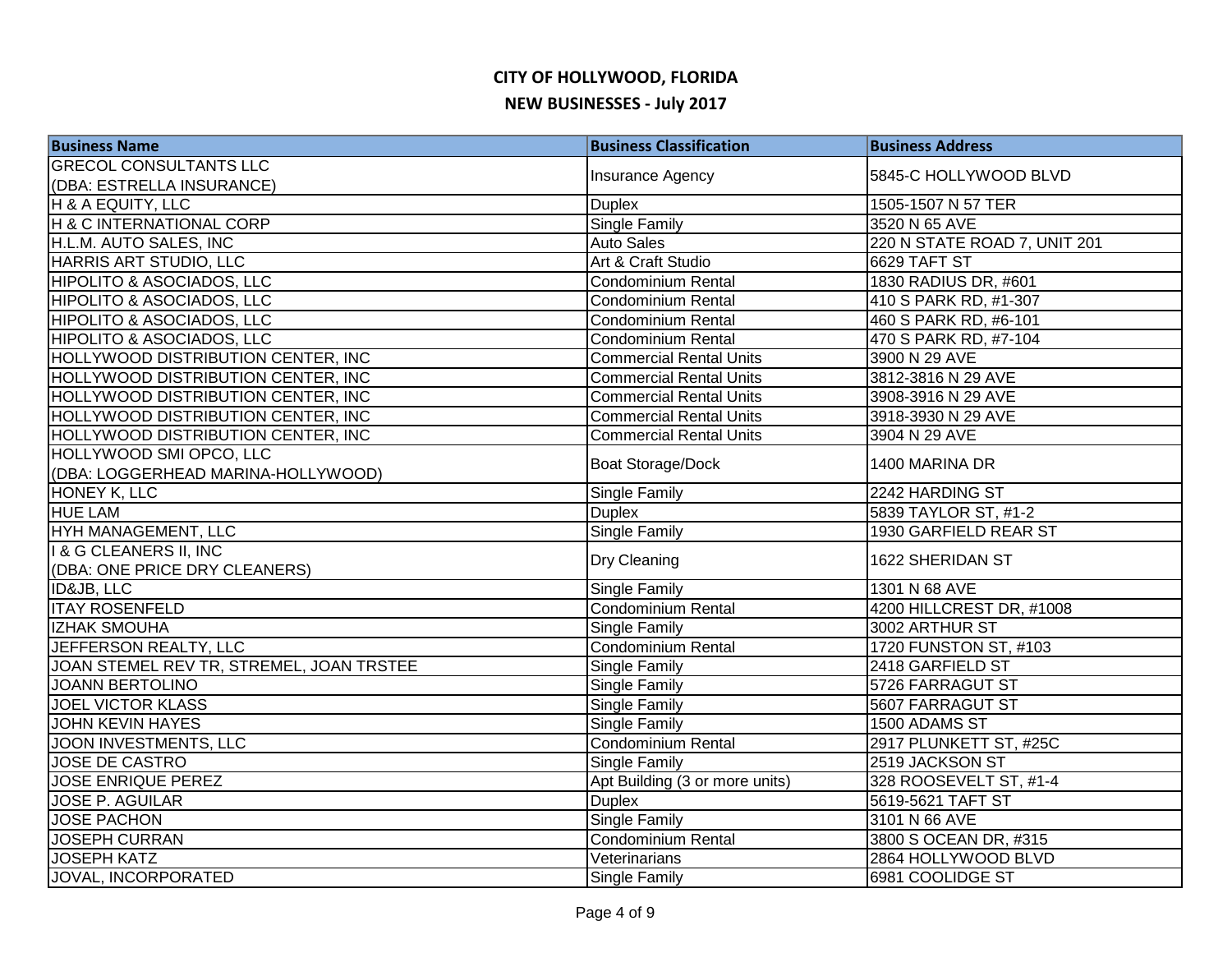| <b>Business Name</b>                                | <b>Business Classification</b> | <b>Business Address</b>      |
|-----------------------------------------------------|--------------------------------|------------------------------|
| JP REAL ESTATE INVESTMENTS IV, LLC                  | <b>Single Family</b>           | 2616 GRANT ST                |
| <b>JULIO RODRIGUEZ</b>                              | <b>Single Family</b>           | <b>6840 FILLMORE ST</b>      |
| JUVENCIO PEREIRA REVOCABLE TRUST, JUVENCIO PEREIRA, | Condominium Rental             | 2916 FUNSTON ST, #52A        |
| <b>TRUSTEE</b>                                      |                                |                              |
| JUVENCIO PEREIRA REVOCABLE TRUST, JUVENCIO PEREIRA, | <b>Condominium Rental</b>      | 2915 PLUNKETT ST, #1D        |
| <b>TRUSTEE</b>                                      |                                |                              |
| JUVENCIO PEREIRA REVOCABLE TRUST, JUVENCIO PEREIRA, | Condominium Rental             | 2915 PLUNKETT ST, #6D        |
| <b>TRUSTEE</b>                                      |                                |                              |
| JUVENCIO PEREIRA REVOCABLE TRUST, JUVENCIO PEREIRA, | Condominium Rental             | 2917 PLUNKETT ST, #18C       |
| <b>TRUSTEE</b>                                      |                                |                              |
| JUVENCIO PEREIRA REVOCABLE TRUST, JUVENCIO PEREIRA, | <b>Condominium Rental</b>      | 2915 PLUNKETT ST, #9D        |
| <b>TRUSTEE</b>                                      |                                |                              |
| JUVENCIO PEREIRA REVOCABLE TRUST, JUVENCIO PEREIRA, | Condominium Rental             | 2915 PLUNKETT ST, #3D        |
| <b>TRUSTEE</b>                                      |                                |                              |
| JUVENCIO PEREIRA REVOCABLE TRUST, JUVENCIO PEREIRA, | <b>Condominium Rental</b>      | 2917 PLUNKETT ST, #17C       |
| <b>TRUSTEE</b>                                      |                                |                              |
| <b>KALPANA D PATEL</b>                              | Condominium Rental             | 3101 S OCEAN DR, #3408       |
| <b>KATHERINE BUDGE</b>                              | Veterinarians                  | 2864 HOLLYWOOD BLVD          |
| KAYRA A CEPIN-PLASENCIO                             | Physician                      | 7261 SHERIDAN ST, SUITE 100D |
| <b>KELLY KIRKENDALL ALLEN</b>                       | Condominium Rental             | 320 S SURF RD, #704          |
| <b>KOLOR MATCH, INC</b>                             | <b>Retail Store/Stock</b>      | 5740 RODMAN ST, UNIT E       |
| <b>LAURA NEWMAN</b>                                 | Condominium Rental             | 1919 VAN BUREN ST, #710A     |
| <b>LAURA OLSTEIN</b>                                | Apt Building (3 or more units) | 2735-2739 FILLMORE ST        |
| LEA DON ENTERPRISES, INC                            | Repair/Auto                    | 1348 S DIXIE HWY             |
| (DBA: DONNY'S AUTO BODY)                            |                                |                              |
| LEVINTIN REAL ESTATE, LLC                           | Apt Building (3 or more units) | 6036 POLK ST, #1-3           |
| <b>LEWIS STRANICH</b>                               | <b>Single Family</b>           | 2249 GARFIELD ST             |
| <b>LIZZETTE M. SANCHEZ</b>                          | Office                         | 7851 SIMMS ST                |
| (DBA: SANCHEZ CLEANING HOUSEKEEPER)                 |                                |                              |
| LMT RE INVESTMENTS, LLC                             | <b>Single Family</b>           | 2912 N 58 AVE                |
| LUIS E VICIOSO, MD                                  | Physician                      | 7261 SHERIDAN ST, SUITE 100D |
| <b>MAHAMAD GULMAHAMAD</b>                           | <b>Single Family</b>           | 6105 MADISON ST              |
| MANTRA FURNISHINGS, LLC                             | <b>Warehouse Rental</b>        | 3931 PEMBROKE RD             |
| <b>MARC EDELSTEIN</b>                               | <b>Single Family</b>           | 1535 HOLLYWOOD BLVD          |
| <b>MARIA ROSATI</b>                                 | <b>Condominium Rental</b>      | 2417 POLK ST, #1             |
| <b>MARIA ROSATI</b>                                 | <b>Condominium Rental</b>      | 2417 POLK ST, #11            |
| <b>MARK BLOOM</b>                                   | <b>Duplex</b>                  | 323 N 61 TER, #1-2           |
| <b>MARK EISENBERG</b>                               | Condominium Rental             | 326 HARRISON ST, #301A       |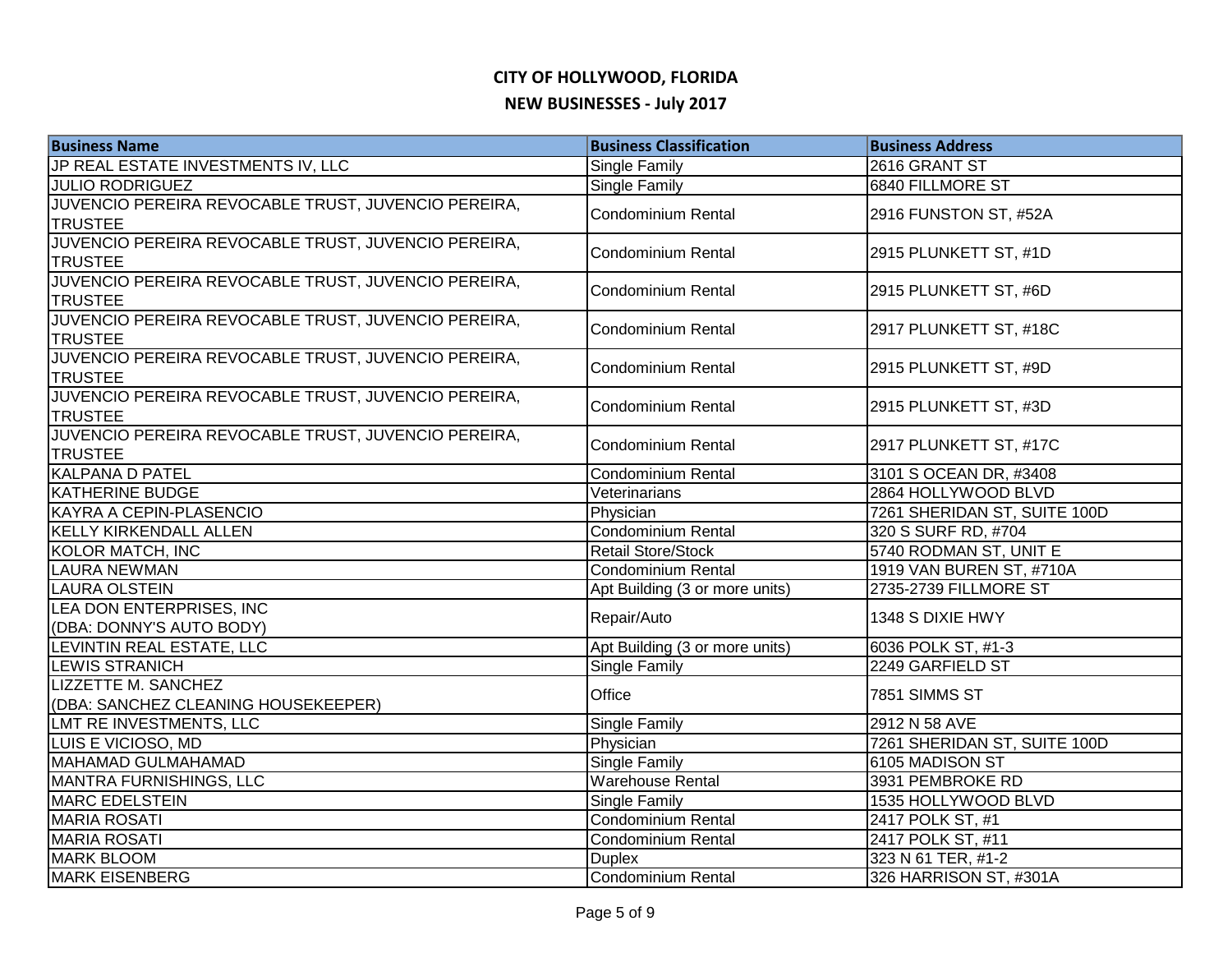| <b>Business Name</b>                             | <b>Business Classification</b> | <b>Business Address</b>       |
|--------------------------------------------------|--------------------------------|-------------------------------|
| MARK LAMET, M.D.                                 | Physician                      | 3800 JOHNSON ST, SUITE D      |
| <b>MARTIN LEWIS</b>                              | <b>Single Family</b>           | 6790 HOOD ST                  |
| <b>MASINTAPAN, LLC</b>                           | Restaurant/Bar                 | 2725 HOLLYWOOD BLVD           |
| (DBA: GO!BENTO)                                  |                                |                               |
| MASTER INVESTMENTS GROUP, LLC                    | <b>Condominium Rental</b>      | 5821 WASHINGTON ST, #28       |
| <b>MATTHEW OCHIPA</b>                            | Single Family                  | 3120 N 73 TER                 |
| <b>MAY PUJOL</b>                                 | <b>Duplex</b>                  | 1921 BUCHANAN ST, #1-2        |
| <b>MAYA GUREVICH</b>                             | <b>Single Family</b>           | 1560 SEAGRAPE WAY             |
| MEDITATIONS FOR SUCCESS, INC                     | Condominium Rental             | 919 HILLCREST DR, #110        |
| MEDITATIONS FOR SUCCESS, INC                     | <b>Condominium Rental</b>      | 919 HILLCREST DR, #410        |
| MENENDEZ LAW FIRM, PLLC<br>(DBA: NYDIA MENENDEZ) | Attorney                       | 2699 STIRLING RD, #200B       |
| <b>MERIDIAN PARTNERS 2, LLC</b>                  | <b>Single Family</b>           | 2325 HOOD ST                  |
| MEYER FLORIDA INVESTMENTS, LLC                   | Condominium Rental             | 3700 N 56 AVE, #1011          |
| MEYER FLORIDA INVESTMENTS, LLC                   | <b>Condominium Rental</b>      | 3640 N 56 AVE, #419           |
| MEYER FLORIDA INVESTMENTS, LLC                   | Condominium Rental             | 3680 N 56 AVE, #828           |
| MEYER FLORIDA INVESTMENTS, LLC                   | Condominium Rental             | 3640 N 56 AVE, #408           |
| MEYER FLORIDA INVESTMENTS, LLC                   | <b>Condominium Rental</b>      | 3640 N 56 AVE, #411           |
| MEYER FLORIDA INVESTMENTS, LLC                   | <b>Condominium Rental</b>      | 3690 N 56 AVE, #920           |
| <b>MIA MANBY</b>                                 | Condominium Rental             | 326 HARRISON ST, #101A        |
| <b>MICHAEL A. RAUF</b>                           | Single Family                  | 2242 MCKINLEY ST              |
| <b>MICHAEL BERMAN</b>                            | <b>Condominium Rental</b>      | 2916 FUNSTON ST, #53A         |
| <b>MICHAEL FORTUNATO</b>                         | <b>Condominium Rental</b>      | 2721 OCEAN CLUB BLVD, #101    |
| MICHAEL SCOTT SPIERING                           | Single Family                  | 1438 WILEY ST                 |
| <b>MICHAELS, STEVEN TRUSTEE ETAL</b>             | <b>Condominium Rental</b>      | 311 LEE ST, #22               |
| <b>MILTON MALPARTIDA</b>                         | <b>Single Family</b>           | 6521 HAYES ST                 |
| <b>MIREYA BOSCH</b>                              | <b>Duplex</b>                  | 217-221 GLENN PKWY- 2 BLDGS   |
| <b>MIREYA BOSCH</b>                              | <b>Single Family</b>           | 217-221 GLENN PKWY- 2 BLDGS   |
| <b>MIREYA BOSCH</b>                              | <b>Duplex</b>                  | 215 GLENN PKWY, #A-B          |
| <b>MORRIS MENASCHE</b>                           | Single Family                  | 1952 WILSON ST                |
| MORROCOY INVESTMENTS, LLC                        | <b>Condominium Rental</b>      | 1830 RADIUS DR, #421          |
| <b>MVASS REALTY, LLC</b>                         | <b>Commercial Rental Units</b> | 725 S 21 AVE                  |
| <b>NAYRA SCHLECHT</b>                            | Single Family                  | 707 N 13 AVE                  |
| NEIGHBORHOOD AUTO SALES, INC                     | <b>Auto Sales</b>              | 640 N DIXIE HWY, UNIT 694     |
| NELIA ESTHER SANCHEZ-CRESPO                      | Physician                      | 7261 SHERIDAN ST, SUITE 100D  |
| NEPTUNE TRUST, FERNANDEZ, GREGORY TRSTEE         | Apt Building (3 or more units) | 5849 WILEY ST                 |
| NEW BEGINNINGS THERAPY CENTER, LLC               | <b>Mental Health Counselor</b> | 2028 HARRISON ST, SUITE 201-4 |
| NIKOLAJE SEKESAN                                 | Condominium Rental             | 1836 ARTHUR ST, #9            |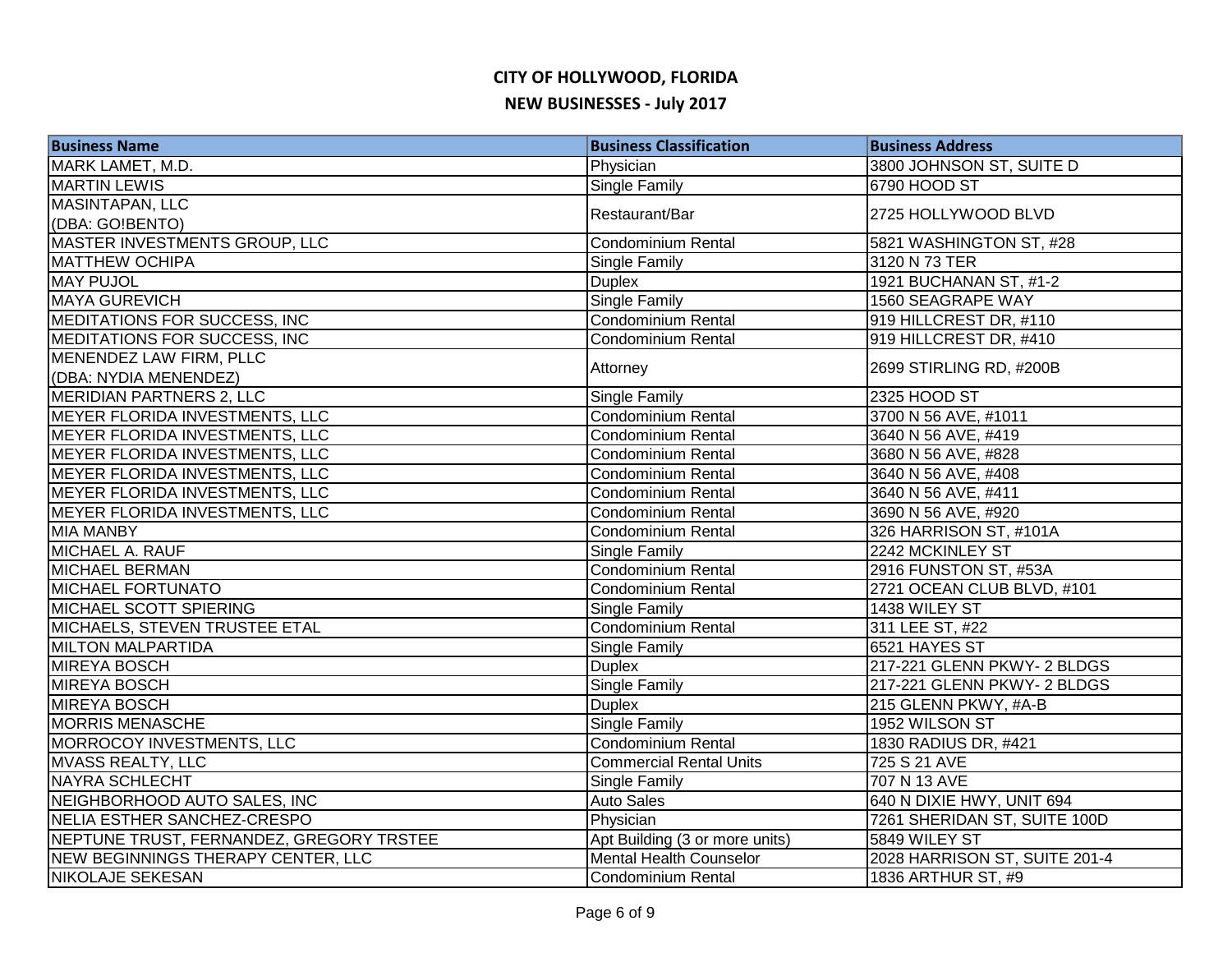| <b>Business Name</b>                     | <b>Business Classification</b> | <b>Business Address</b>      |
|------------------------------------------|--------------------------------|------------------------------|
| <b>NMP RESEARCH, LLC</b>                 | <b>Condominium Rental</b>      | 1431 S 14 AVE, #104          |
| <b>NRR ENTERPRISES, INC.</b>             | Condominium Rental             | 1919 VAN BUREN ST, #509A     |
| NRR ENTERPRISES, INC                     | <b>Condominium Rental</b>      | 1919 VAN BUREN ST, #809A     |
| OLAS, LLC                                | <b>Condominium Rental</b>      | 1919 VAN BUREN ST, #306A     |
| OLAS, LLC                                | Condominium Rental             | 510 S PARK RD, #33-10        |
| PANUNA INVESTMENTS, LLC                  | <b>Single Family</b>           | 6118 PLUNKETT ST             |
| PERA 552, LLC                            | <b>Condominium Rental</b>      | 1830 RADIUS DR, #915         |
| PHILIP MARQUEZ                           | <b>Duplex</b>                  | 2130 MCKINLEY ST             |
| PHILLIP RIDLING                          | Single Family                  | 2307 CLEVELAND ST            |
| PINDLER & PINDLER, INC                   | Sales Representative           | 3880 N 28 TER                |
| PIRAMIDE 1, LLC                          | <b>Condominium Rental</b>      | 1830 RADIUS DR, #1217        |
| PONASA, LLC                              | Single Family                  | 1630 N 70 AVE                |
| PURPOSE DRIVEN PROPERTY INVESTMENTS, LLC | Single Family                  | 5806 ARTHUR ST               |
| <b>QUALITY USED CAR SALES, LLC</b>       | <b>Auto Sales</b>              | 5750 PLUNKETT ST, UNIT 2     |
| RADIUS 904, LLC                          | Condominium Rental             | 1830 RADIUS DR, #904         |
| RAJKUMAR M NEBHRAJANI                    | Physician                      | 5015 HOLLYWOOD BLVD          |
| <b>RALPH LINTELMAN</b>                   | Condominium Rental             | 2916 FUNSTON ST, #50A        |
| <b>REGENT HC, LLC</b>                    | <b>Condominium Rental</b>      | 1919 VAN BUREN ST, #301A     |
| <b>REGENT HC, LLC</b>                    | <b>Condominium Rental</b>      | 1919 VAN BUREN ST, #221A     |
| <b>REGENT HC, LLC</b>                    | <b>Condominium Rental</b>      | 1919 VAN BUREN ST, #319A     |
| <b>REGENT HC, LLC</b>                    | <b>Condominium Rental</b>      | 1919 VAN BUREN ST, #320A     |
| <b>REGENT HC, LLC</b>                    | <b>Condominium Rental</b>      | 1900 VAN BUREN ST, #309B     |
| <b>REGENT HC, LLC</b>                    | <b>Condominium Rental</b>      | 1900 VAN BUREN ST, #410B     |
| <b>REVITAL BIRAN</b>                     | <b>Vacation Rental</b>         | <b>1626 LEE ST</b>           |
| RICO'S LIEN & TITLE, LLC                 | Title & Liens                  | 2122 FUNSTON ST              |
| <b>ROGER REARICK</b>                     | Condominium Rental             | 326 HARRISON ST, #201A       |
| ROLANDO GENERA                           | <b>Single Family</b>           | 1934 WILSON ST               |
| <b>RUSSELL MOOD</b>                      | <b>Duplex</b>                  | 2320-2322 LEE ST             |
| <b>SACRED EYE TATTOOS, LLC</b>           | Art Gallery/Studio             | 2029 B TYLER ST              |
| <b>SAMUEL RIVERA</b>                     | <b>Condominium Rental</b>      | 650 S PARK RD, #24-5         |
| <b>SARA ELUL</b>                         | Single Family                  | 4740 N 31 CT                 |
| <b>SERGE L'ETOILE</b>                    | <b>Condominium Rental</b>      | 2918 FUNSTON ST, #31B        |
| <b>SESNA, LLC</b>                        | <b>Condominium Rental</b>      | 470 S PARK RD, #7-108        |
| <b>SHAKKAMICHE HICKS</b>                 | Small Vendor/Mobile            |                              |
| (DBA: CITY WINGS 305)                    |                                |                              |
| <b>SIGFREDO RIVERA</b>                   | Single Family                  | 6132 DEWEY ST                |
| SIGN & DRIVE RENT A CAR, LLC             | <b>Auto Sales</b>              | 2105 FLETCHER ST             |
| <b>SOLE HEALTH, LLC</b>                  | <b>Medical Office</b>          | 7261 SHERIDAN ST, SUITE 100D |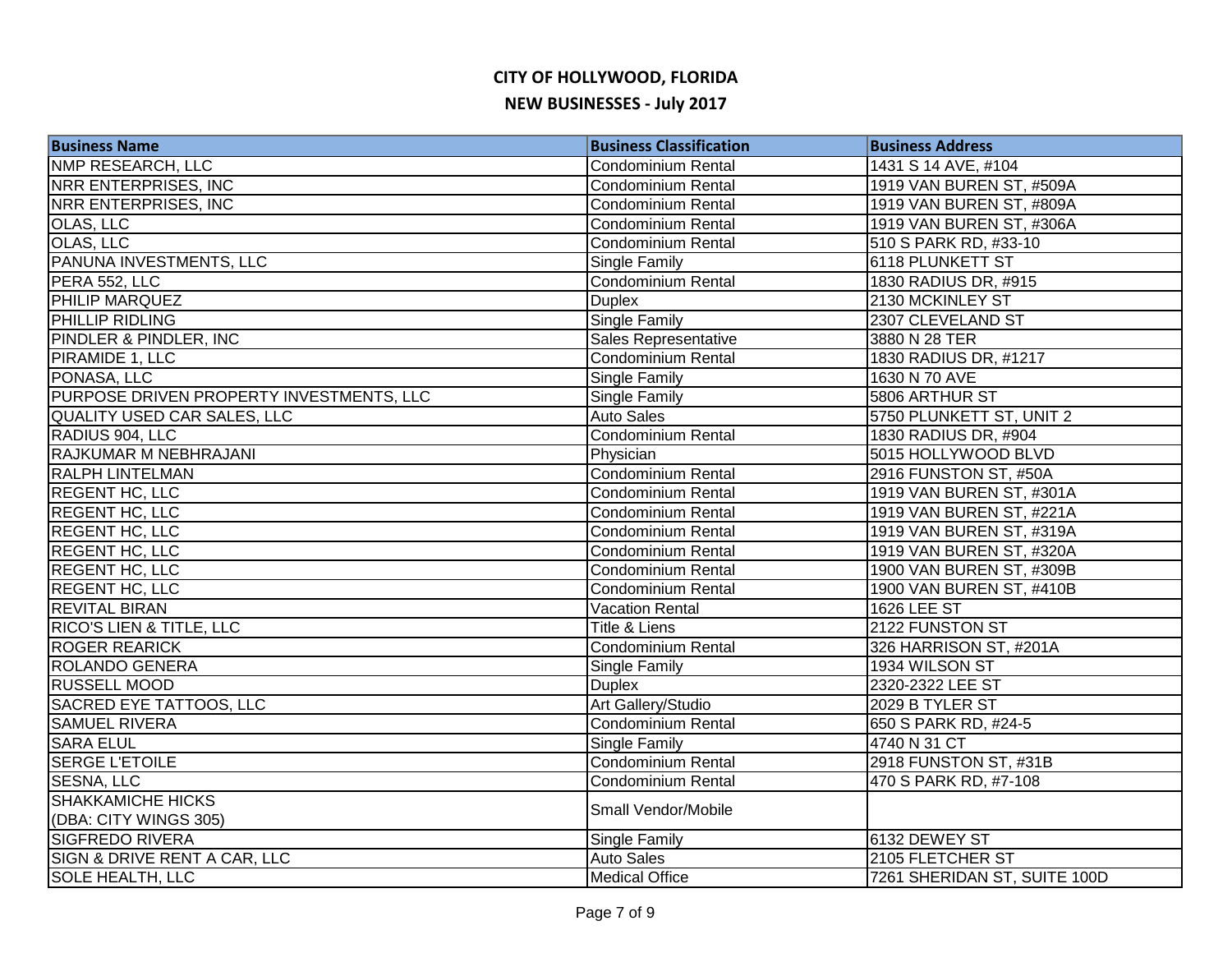| <b>Business Name</b>                      | <b>Business Classification</b> | <b>Business Address</b>      |
|-------------------------------------------|--------------------------------|------------------------------|
| <b>SPACE MANAGEMENT, INC</b>              | <b>Property Management</b>     | 2761 N 29 AVE                |
| SPIEGELMAN, INC                           | Single Family                  | 800 N 68 WAY                 |
| SPIEGELMAN, INC                           | Single Family                  | 7710 HOOD ST                 |
| STAR STATUS AUTO SALES, INC               | <b>Auto Sales</b>              | 3993 PEMBROKE RD             |
| <b>STEPHANIE REABEL</b>                   | Veterinarians                  | 2864 HOLLYWOOD BLVD          |
| <b>STEVEN CARTAGENA</b>                   | <b>Single Family</b>           | 2024 N 23 AVE                |
| <b>STEVEN HODGDON</b>                     | Lawn Maintenance               | 7451 CLEVELAND ST            |
| <b>STRAWBERRY FIELDS CORP</b>             | Condominium Rental             | 1919 VAN BUREN ST, #411A     |
| SUNSHINE INVESTMENTS 1777, LLC            | Apt Building (3 or more units) | 5685 FLAGLER ST              |
| SUNSHINE MANAGEMENT & REALTY, LLC         | Condominium Rental             | 1825 CLEVELAND ST, #11       |
| <b>TAMMY BAKER</b>                        | Single Family                  | 2607 ADAMS ST                |
| TAX CONNEK USA FINANCIAL, LLC             | <b>Tax Services</b>            | 6142 HOLLYWOOD BLVD          |
| TECHMORALE CORPORATE WELLNESS AND MASSAGE | <b>Massage Therapists</b>      | 140 S DIXIE HWY, #835        |
| THOMAS V. CONTESSA, JR                    | Condominium Rental             | 1910 N SURF RD, #3           |
| THOMAS V. CONTESSA, JR                    | Condominium Rental             | 1908 N OCEAN DR, #6A         |
| <b>TIMOTHY MICHAEL CATIR</b>              | <b>Single Family</b>           | 2315 HOOD ST                 |
| TOTAL MOBILITY SERVICES, LLC              | <b>Retail Store/Stock</b>      | 1121 S 21 AVE, SUITE A       |
| <b>TROPIKAR SALES, INC</b>                | <b>Auto Sales</b>              | 5934 RODMAN ST               |
| (DBA: TROPIKAR AUTO SALES)                |                                |                              |
| TURNER JOHNSON, LLC                       | <b>Commercial Rental Units</b> | 6225-6231 JOHNSON ST         |
| UNLIMITED SOLAR TECHNOLOGY CORP           | Contractor/Specialty           | 2632 HOLLYWOOD BLVD, STE 300 |
| VAC HOMES FL, LLC                         | Single Family                  | 1522 N 59 TER                |
| <b>VALLECILLO FOOD TRUCK, LLC</b>         | Small Vendor/Mobile            |                              |
| <b>VERISON SERVICES, INC</b>              | Condominium Rental             | 4200 HILLCREST DR, #706      |
| <b>VERISON SERVICES, INC.</b>             | Condominium Rental             | 4200 HILLCREST DR, #614      |
| <b>VERISON SERVICES, INC.</b>             | Condominium Rental             | 4200 HILLCREST DR, #908      |
| <b>VERISON SERVICES, INC.</b>             | Condominium Rental             | 4200 HILLCREST DR, #807      |
| VICTORIA & SON HOLDING GROUP, LLC         | <b>Single Family</b>           | 2645 SCOTT ST                |
| VICTORIA 1423, LLC                        | Apt Building (3 or more units) | 1423 S 17 AVE, #1-4          |
| <b>VICTORIA ORTEGA</b>                    | Single Family                  | 2219 SCOTT ST                |
| <b>VIEW CARS CORP</b>                     | <b>Auto Sales</b>              | 1100 S STATE ROAD 7          |
| WALTMAN ORTEGA FINE ART, LLC              | Internet Sales                 | 2727 JACKSON ST              |
| <b>WEBB &amp; ASSOCIATES, INC</b>         | <b>Broker/Real Estate</b>      | 2761 N 29 AVE                |
| (DBA: WEBB COMMERCIAL REALTY, INC)        |                                |                              |
| WEBBCO HOLDINGS 2761, LLC                 | <b>Commercial Rental Units</b> | 2761 N 29 AVE                |
| <b>WEST COLINAS, LLC</b>                  | <b>Condominium Rental</b>      | 1830 RADIUS DR, #422         |
| <b>WESTLAKE HOMES, INC</b>                | <b>Single Family</b>           | 1405 YELLOWHEART WAY         |
| <b>WISE BUY AUTO SALES, LLC</b>           | <b>Auto Sales</b>              | 5624 PLUNKETT ST, UNIT 5     |